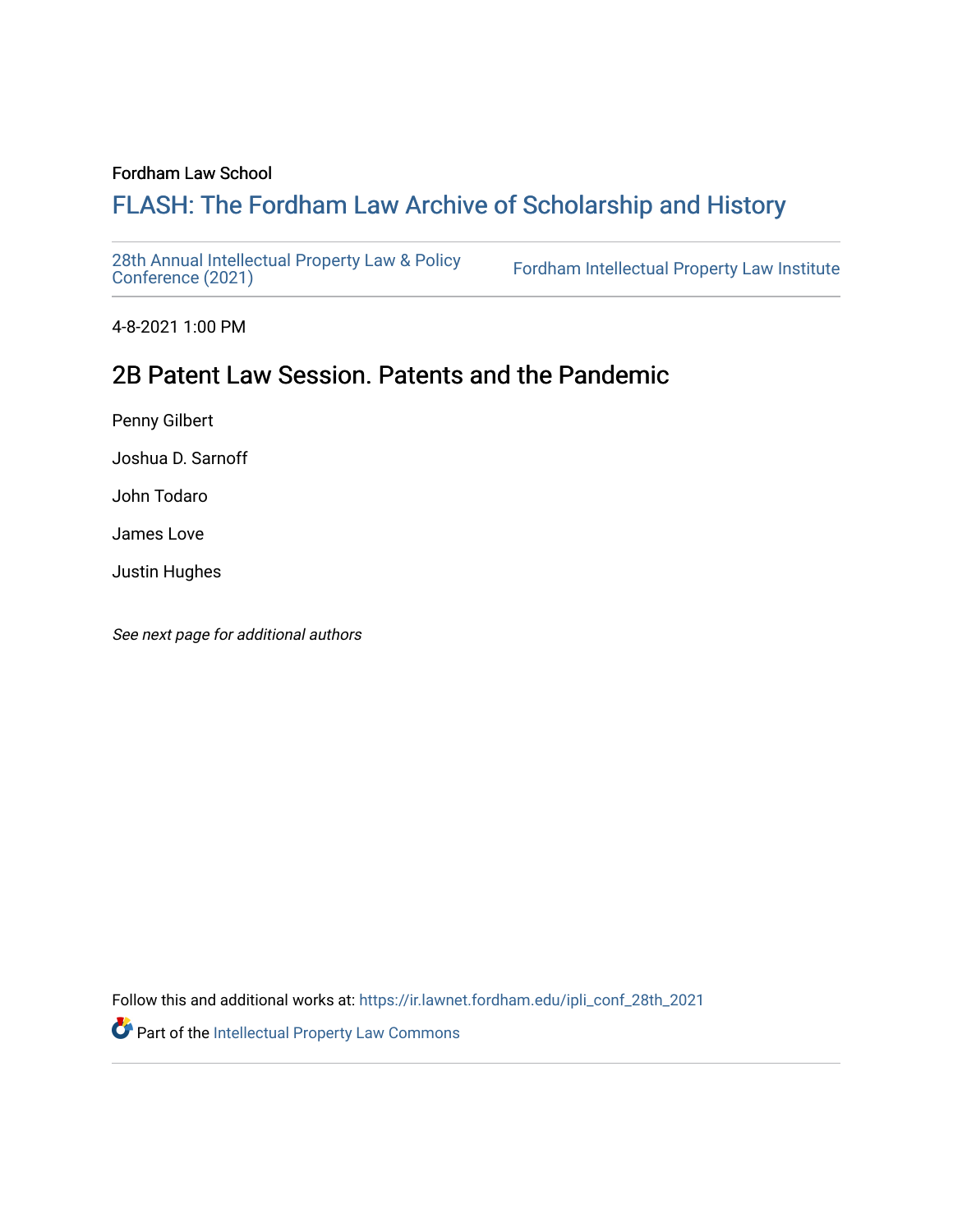### Authors

Penny Gilbert, Joshua D. Sarnoff, John Todaro, James Love, Justin Hughes, Miquel Montañá, Kevin J. McGough, and Jihn Lee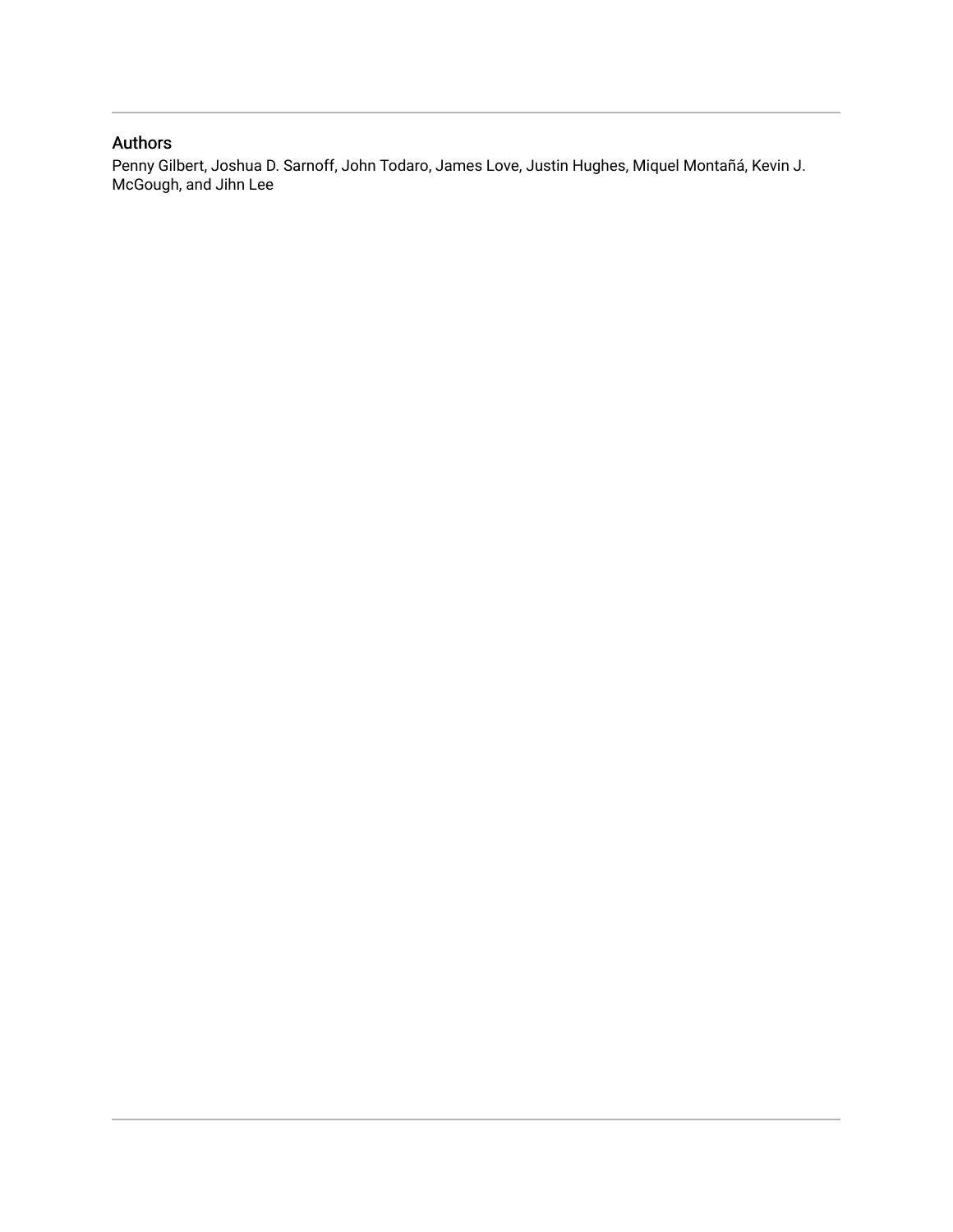### **Emily C. & John E. Hansen Intellectual Property Institute**

## **TWENTY-EIGHTH ANNUAL CONFERENCE INTERNATIONAL INTELLECTUAL PROPERTY LAW & POLICY**

*Thursday, April 8, 2021 – 1:00 p.m.*

**SESSION 2: PATENT LAW** *2B. Patents and the Pandemic*

> *Moderator:* **Penny Gilbert** *Powell Gilbert LLP, London*

> > *Speakers***:**

**Joshua D. Sarnoff**  *DePaul University College of Law, Chicago TRIPS Waiver: Needed but Not Nearly Enough!* 

**John Todaro** 

*Merck & Co., Inc., Kenilworth, New Jersey The Role of IP Rights in the Development and Production of Medicines in Response to the Pandemic*

**James Love**

*Knowledge Ecology International, Washington, D.C. The Response to the COVID-19 Pandemic* 

> **Justin Hughes**  *Loyola Law School, Los Angeles Keeping Everyone to the Bargain*

> > *Panelists***:**

**Miquel Montañá** *Clifford Chance LLP, Barcelona* 

**Kevin J. McGough** *Takeda, Lexington, Massachusetts*

> **John Lee**  *Gilbert + Tobin, Sydney*

> > \* \* \*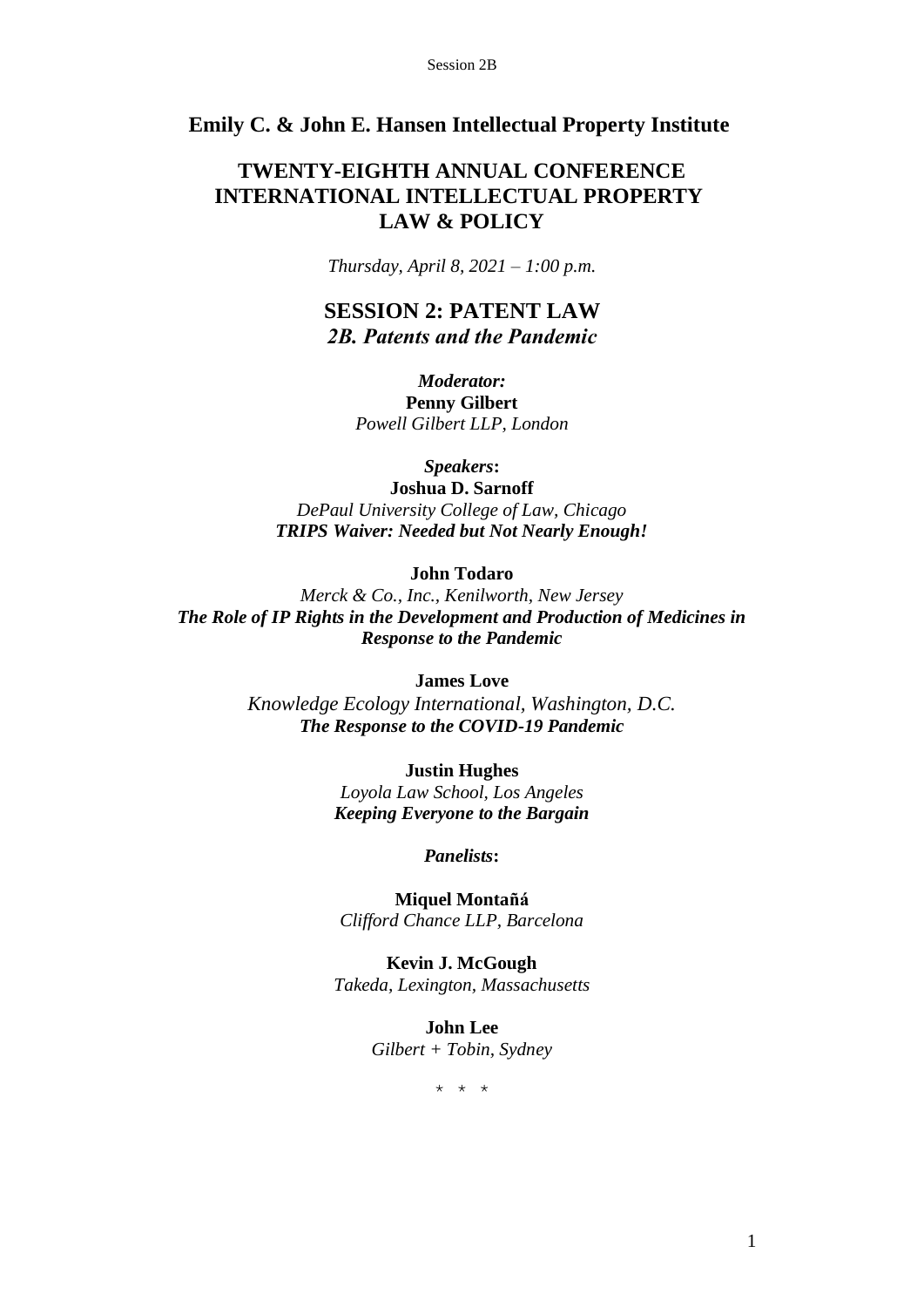PENNY GILBERT: This is perhaps one of the most topical and relevant discussions we're going to have today bearing in mind where we are at the moment, and the one place that we're not, is in New York. We're all joining remotely from our various places around the world, in various stages of lockdown and watching as we see waves of infection ripple across the globe.

I have to say, the work of scientists has been absolutely phenomenal in responding to the pandemic. We've seen evolving levels of testing to identify where infections are happening, we've seen genomic sequencing to identify and monitor the spread of new variants. We've seen the re-purposing of drugs and development of new drugs to treat COVID-19. Perhaps most remarkable of all, we've seen the production of these highly effective vaccines in record time. It's taken less than a year from the first sequence of SARS-COV-2<sup>1</sup> virus, through regulatory submissions and clinical trials, to seeing effective vaccines rolling out and being used now in various countries across the world.

Vaccination programs clearly offer a way out of the pandemic, or so we hope, but a return to any kind of normality is going to need vaccines to be made available not just in our own countries, but also worldwide as soon as possible.

That brings us on to the topic that we're here to discuss with the panel, the role of patents in responding to COVID-19. What has that been and has it ensured that we're going to have access to vaccines? How are we going to cope with access to vaccines in poorer countries and facilitate additional manufacturing to make sure we have adequate supplies for everyone? Have patents provided the motivation for investment in research into this rapid development of coronavirus vaccines or do we think that they are actually getting in the way of a broader rollout?

With that introduction, let me move on to introducing the panel and I'm hoping most of you are here by now. We've got four speakers, Joshua Sarnoff, who's a professor of law at DePaul University in Chicago, John Todaro, the Executive Director and Managing Counsel of IP at Merck. James Love, who is director of the Knowledge Ecology International, and Justin Hughes, who's professor of law at Loyola Law School. Our panelists are Miquel Montañá, who's a partner at Clifford Chance's Barcelona office, Kevin McGough, Vice President of IP at Takeda Pharmaceuticals, and John Lee, who's a partner at Gilbert and Tobin based in Sydney, Australia. Before I go any further, I just wanted to make clear, on behalf of John Tadora, and Kevin McGough, that they're here in their personal capacities and their views are not necessarily those of their employees, so we hope that you'll bear that in mind so that we can have a free discussion.

As you all know, after each speaker, we're going to have about five minutes for discussion, and then a longer session at the end, but please do put your questions in the Q&A session panel and I'll try to pick them up as we go through and do raise your hand if you'd like to actually take the floor and make a point yourself. It's a bit difficult to see the hand raise, but I'll do my best to spot them. With all that said, let's move on to our first speaker.

<sup>&</sup>lt;sup>1</sup> Severe acute respiratory syndrome coronavirus 2.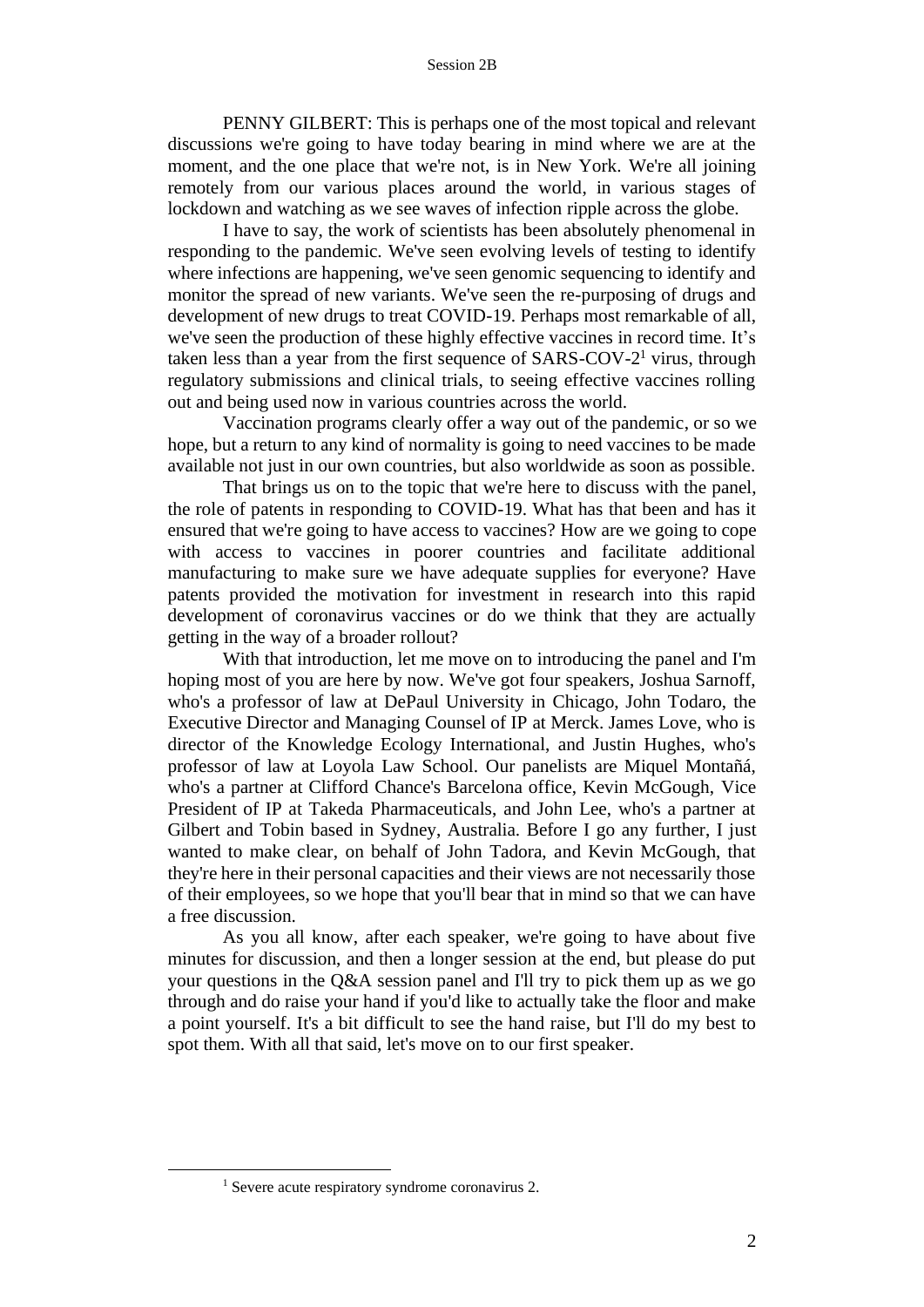First of all, we're going to have Joshua Sarnoff who's going to talk to us about the TRIPS<sup>2</sup> waiver<sup>3</sup> and whether it's needed, but not nearly enough.

JOSHUA SARNOFF: Okay. First, I'm going to assume everyone knows about vaccine nationalism and the TRIPS waiver. What I want to focus on is the logic of why we need the TRIPS waiver. Pfizer was sued by Allele Pharmaceuticals for using the patented mNeonGreen fluorescent protein technology during mRNA vaccine clinicals.<sup>4</sup> The reason that we now have the Pfizer and BioNTech vaccine is likely because the law made the unauthorized non-compensable use of that technology, the fluorescent protein technology, possible by Pfizer and BioNTech. That's the reason we need to have a waiver; to assure that patented  $R&D$ ,<sup>5</sup> in the form of research tools and other processes, etc., does not stand in the way of our getting the vaccine in time.

In contrast, this is the hypocrisy of what Pfizer is saying. They're claiming in the case that the suit should be stopped before it becomes another burden on Pfizer and BioNTech as they continue to work on this vital vaccine. First, it's ridiculous because the vaccine is already done and approved. But more importantly, what they're saying is that the patent rights are a burden to vaccine development, although it's really just about money for them. Compare what Pfizer actually said during the COVID-19 patent-pooling efforts: "[Companies are] investing billions to find a solution, and keep in mind, if you have a discovery, we are going to take your [intellectual property], I think it's dangerous." <sup>6</sup> But that is precisely what they did in regard to developing the vaccine, and now they're complaining they shouldn't have to pay for it.

Why are we in this position? Because the patent and know-how<sup>7</sup> bargain is badly out of balance. The premise of the patent system is that you get a quid pro quo of temporary exclusive rights for disclosing how to make and use the patented invention. Yet, the whole premise here is that if we're now seeking patents on the vaccines that were just made, and we need the know-how to be able to make it and to be able therefore to use it. What we're essentially seeing is fraud on the entire public, or theft of the public's rights, because the public is now being excluded from doing so without disclosure of the capacity to do so. More importantly, if that disclosure was adequate to make and use, then the TRIPS waiver *would* be sufficient to permit rapid scale-up of manufacturing around the world.

Without patent rights, which is where the waiver might lead, we would still need to compel know-how sharing for any rights that were not retained by

<sup>&</sup>lt;sup>2</sup> Agreement on Trade-Related Aspects of Intellectual Property Rights, art. 50  $(7)$ , Apr. 15, 1994, Marrakesh Agreement Establishing the World Trade Organization, Annex 1C, 1869 U.N.T.S. 299.

<sup>3</sup> *See* Jana Titievskaia, World Trade Organization TRIPS Waiver to Tackle Coronavirus, EUROPEAN PARLIAMENTARY RESEARCH SERV. (June 2021), https://www.europarl.europa.eu/RegData/etudes/ATAG/2021/690649/EPRS\_ATA(2021)6906 49\_EN.pdf.

<sup>4</sup>Allele Biotechnology & Pharms., Inc. v. Pfizer, Inc., No. 20-CV-01958-H-AGS, 2021 WL 1749903 (S.D. Cal. May 4, 2021).

<sup>5</sup> Research and development.

<sup>6</sup> Albert Bourla, Remarks at IFPMA Global Biopharma CEO/Top Executive COVID-19 Media Briefing (May 28, 2020).

<sup>&</sup>lt;sup>7</sup> "The learning, ability, and technique to do something; specif., the information, practical knowledge, techniques, and skill required to achieve some practical end, esp. in industry or technology. Know-how is considered intangible property in which rights may be bought and sold." *Know-how*, BLACK'S LAW DICTIONARY (11th ed. 2019).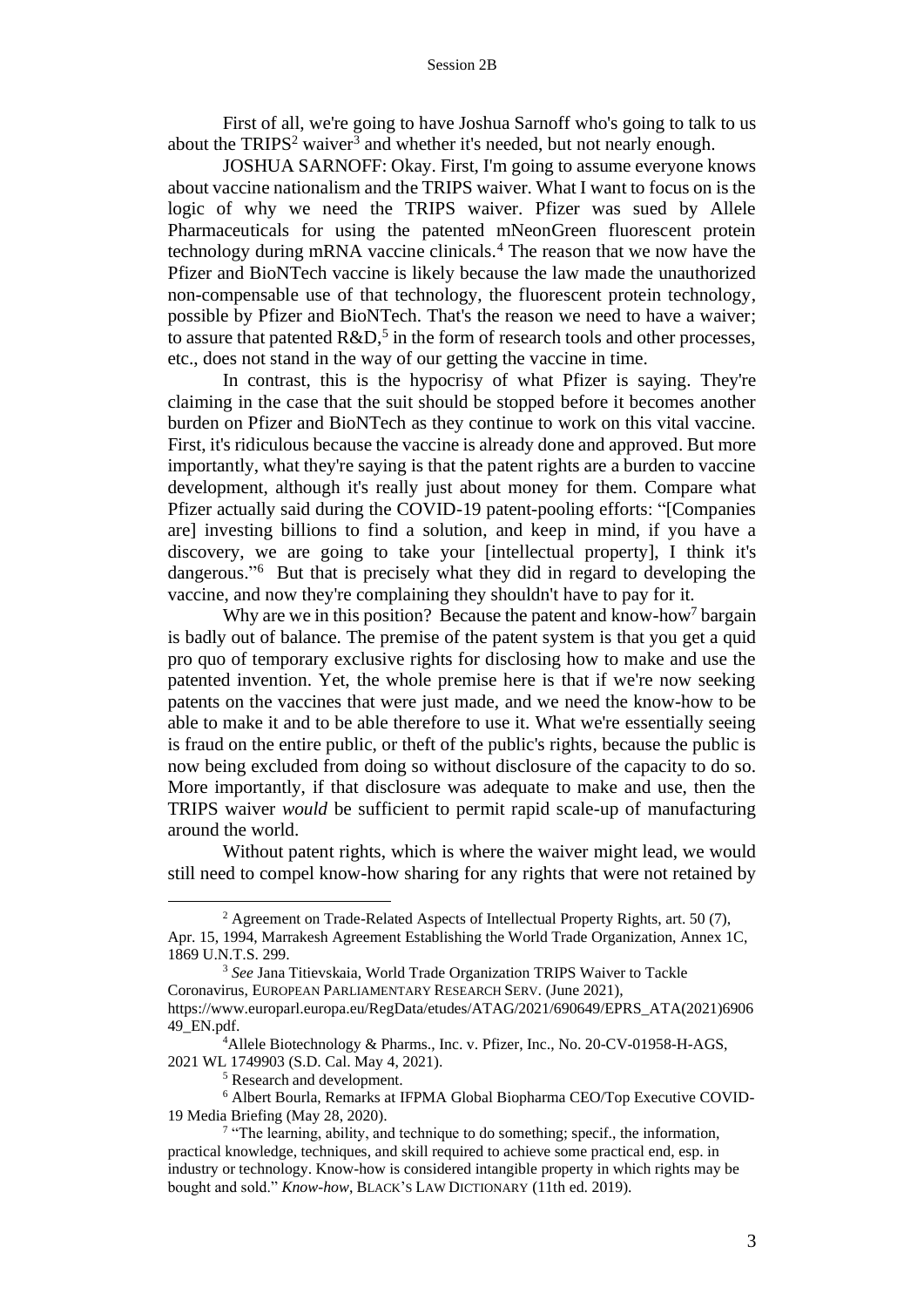the government (a subject for a different day) when the government is paying for vaccine development. How do we compel know-how sharing? Voluntary licensing is good, but it clearly isn't enough when there is a larger need and facilities around the world are not being licensed because of the loss of longterm profits that will result from the loss of trade secrecy and know-how constraints.

In wartime, we often recognize the need to place public needs above corporate profits. We should be treating this as a matter of wartime efforts against the virus. The corporate sector should volunteer to donate its intellectual property. It's been done in every sector except the biopharma industry, and that speaks volumes about their commitment to saving lives. There are also wartime examples of how governments can direct know-how sharing – including penicillin production during World War  $II -$  to gear up production among competitors, which then may lose the trade secrecy. If so, the world can compensate for any compelled know-how transfers that result in lost value. It will be much cheaper overall than the cost of failing to vaccinate rapidly, particularly because we'll generate so many variants that will come back to kill us if we don't do it. In fact, compensating for any lost intellectual property rights is going to be significantly less than the 9 trillion of economic costs that were projected to result from the pandemic, and those estimates are probably too low. But more importantly, companies should not seek compensation, but should be encouraged to authorize or to make uncompensated uses in emergencies, just like Pfizer did.

The bottom line is, we know that we can compel know-how sharing and compensate it if we need to. But we shouldn't need to, and companies should "just do it," not just as a matter of voluntary licensing where they can control the information restrictively, but as a matter of public need. That's it. "I'm here till Thursday. Try the veal…" Penny, was that heard?

PENNY GILBERT: No, it was heard. Thank you. Yes. Then your five minutes. Right, I'm going to throw that over to the panel and to the audience for commentary. Do we think that really there should be know-how sharing, and what puzzles me is how we incentivize the investments into research to get to this point, if we're not going to allow patenting.

JOSHUA SARNOFF: Read my article in *Emory Law Journal* about the many ways that governments can fund innovation.<sup>8</sup> Quite frankly, intellectual property is a government grant, it's a subsidy. Government can provide other kinds of subsidies that aren't exclusive rights. It just means that we have to get over our love of the private sector and treat this like wartime where we are in a government-private cooperative measure to try to save massive numbers of lives around the world and in the US. We are not doing that; we need to.

PENNY GILBERT: Do we think it's enough to leave it to individual governments? Don't you then risk even more of a problem with individual governments?

JOSHUA SARNOFF: Of course not, but it is the governments that actually control the production that have the ability to share and compel the know-how. That's the key until we have a world government, which we're not going to get to this week. We have to have the governments that have the power

<sup>8</sup> Joshua D. Sarnoff, *Government Choices in Innovation Funding (With Reference to Climate Change)*, 62 EMORY L. J. 1087 (2013.).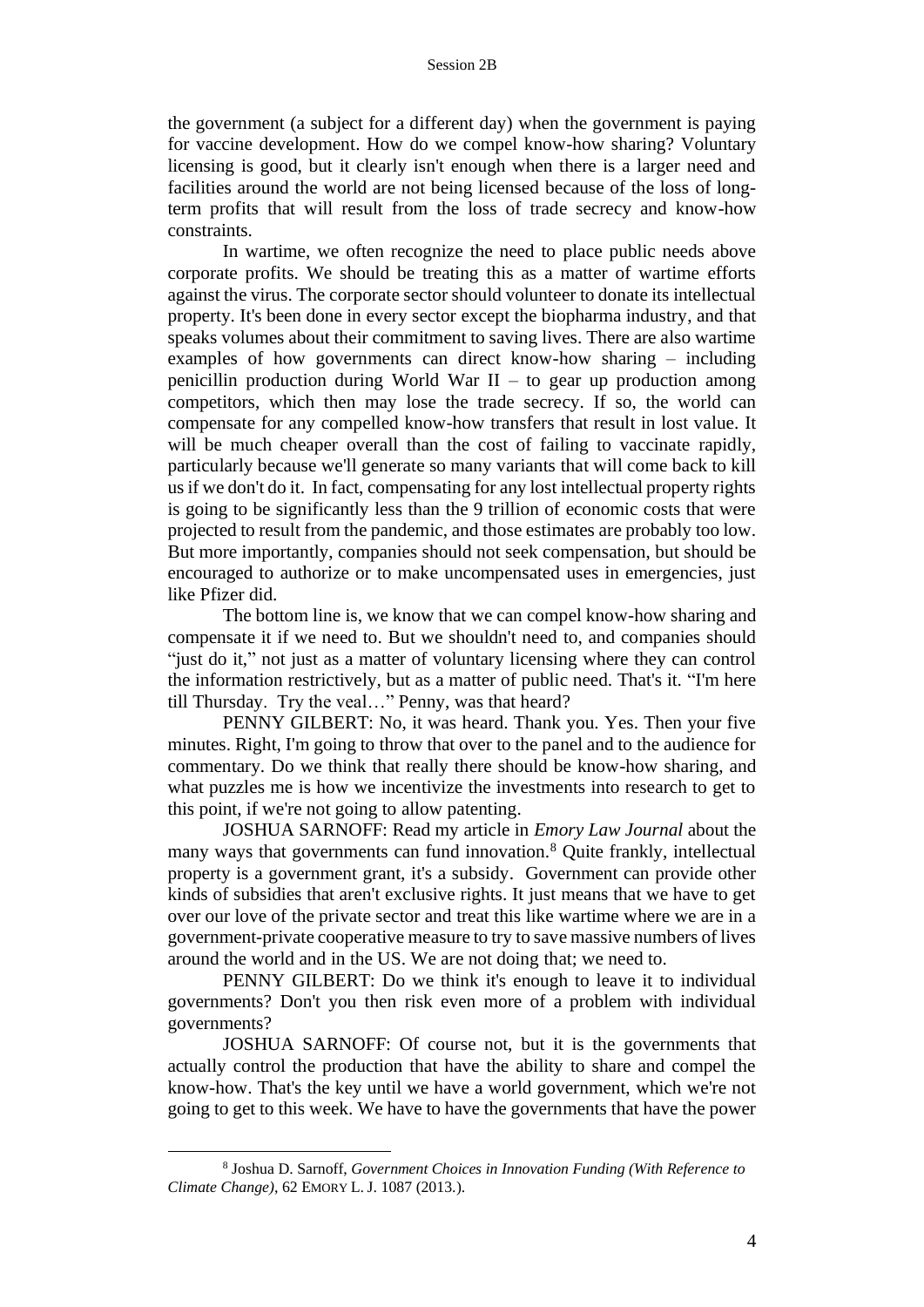to use things like the Defense Production  $Act^9$  to force the know-how transfers to places like Africa, where they might have capacity, and to other places around the world, where they more clearly have capacity.

Let's face it, we now know AstraZeneca is not going to be the main vaccine for the world. People are going to be relying on the Russian and Chinese vaccines, but of course, Moderna and Pfizer could provide their technology to the same facilities that are doing AstraZeneca or Johnson & Johnson or something else. If we forced them to share that technology, we could gear up production much more rapidly for the world with a much more effective vaccine. Why are we not doing it? Because then we would lose our trade surplus and they would lose their trade secrets. Let's just have the world compensate for the lost value and have everyone better off.

PENNY GILBERT: Perhaps, let me pass it over to one of our panelists. John Lee, would you agree that patents are a problem in rolling out the vaccine development?

JOHN LEE: I don't think so in terms of the incredibly rapid development we've seen of a number of different vaccines. It sounds to me like the real concern is about production and distribution and notwithstanding the topic here is patents on the pandemic. Again, it seems the concern here is really about know-how, and enabling that very massive scale-up that we need of production and distribution to all countries, but based on the speed of the development of these key vaccines, I certainly can't see any evidence that the patent regime has hindered that.

JOSHUA SARNOFF: Let me just say again, Pfizer has either illegally infringed, which is the reason we've gotten it, or Pfizer is not engaged in infringement, because it's not legally defined as infringement, yet they're using unauthorized products that are patented. It is precisely because the patent system has *not* prohibited such conduct that we have not had a problem. We have no idea how many other patents they may have avoided. Same with Moderna and everyone else. I don't know that we'll ever get to find that out. But you can say that it has not been a problem because the patents were avoided. It's only not been a problem precisely because we've effectively implemented the same effects as the TRIPS waiver by either exempting the particular uses or by illegal infringement. It's just about money now.

PENNY GILBERT: Kevin, perhaps I could turn that over to you. What do you think about the suggestion that there should be compulsory sharing of know-how as an effective solution to increase manufacturing?

KEVIN MCGOUGH: Yes, thank you. I have to take issue with the number of points that the professor has made with respect to the district court infringement case. I believe, although he can correct me if I'm wrong, I believe that is a case brought by a party that holds a patent on a fluorescent tag. I believe in the defense cited by Pfizer in the litigation, the activity at issue actually falls within the safe harbor. In a safe harbor defense to infringement the whole purpose of which is to further drug development. Some facts, I've heard a lot of generalities––

JOSHUA SARNOFF: Precisely my point.

KEVIN MCGOUGH: I've heard a lot of generalities mentioned, but you should look at the cold hard facts, which are as follows. 90% of the therapeutics

<sup>9</sup> Defense Production Act, 50a U.S.C. §§ 2158–2166 (2012).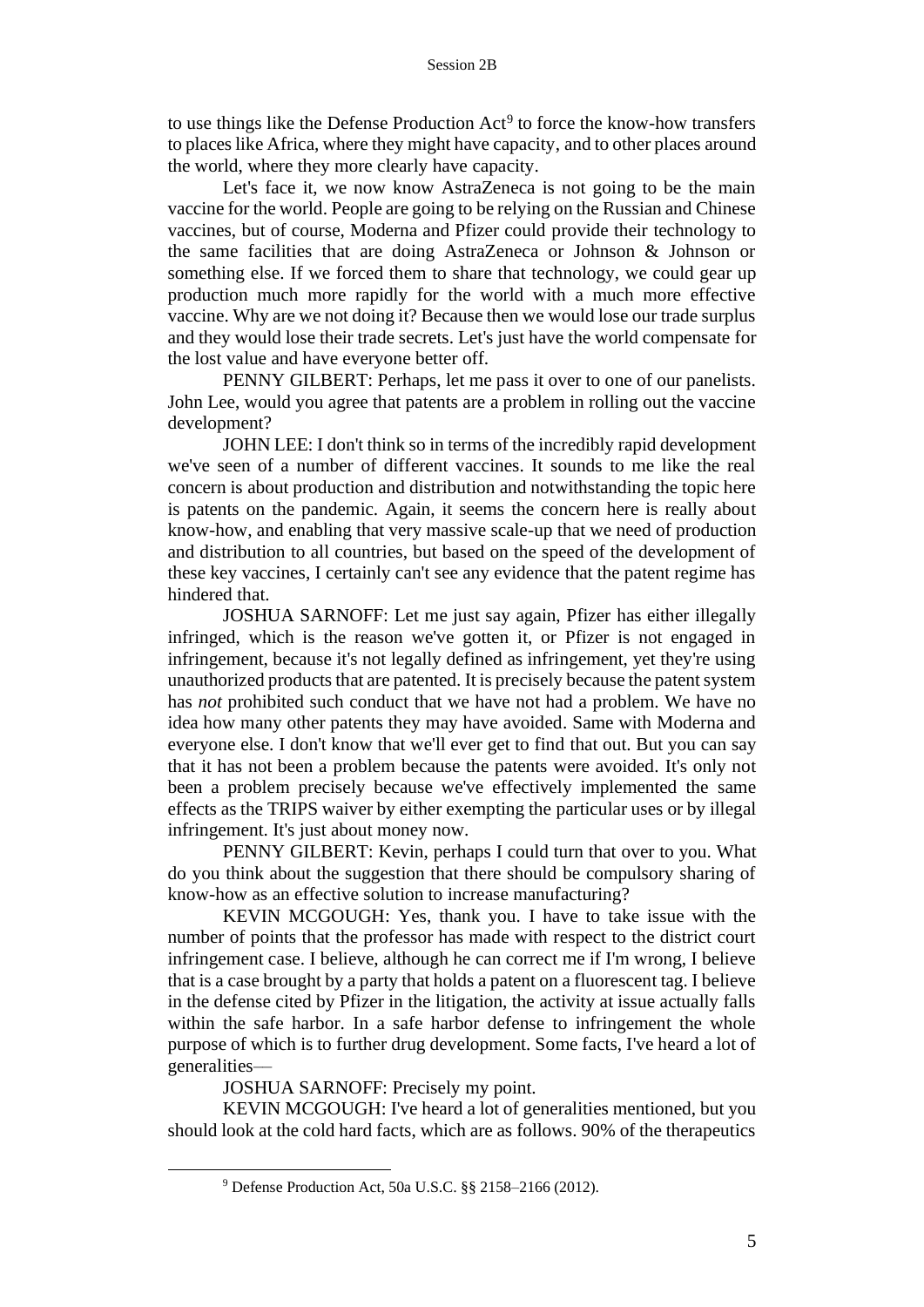that are being employed or that will be employed to combat COVID have been developed by the private sector. 50% of those have been developed in the United States. The entire premise of the innovative activity and risks associated with those undertakings has been a robust intellectual property protection. Again, it's just been mentioned that this really, probably all parties could agree is a problem, perhaps it's distribution. Well, if you read this Sunday's *Financial Times*, there was a wonderful article about how BioNTech in a matter of 30 days, implemented a new messenger RNA factory in Marburg, Germany, and is already producing vaccine to share with the world.<sup>10</sup>

In fact, Moderna, to the best of my knowledge has agreed it will not enforce its intellectual property during the pendency of the pandemic. To point in a broad brush at the pharmaceutical and biotech industry and say that they are somehow motivated by greed, that they are somehow frustrating efforts to help people during this pandemic, is just wrong. I don't think the facts support it.

PENNY GILBERT: Thank you. At that point, it's probably a good time to pass on to our next speaker, John Todaro from Merck, to discuss again the role of IP rights, from a different perspective this time.

JOHN TODARO: Thank you, Penny. I'm happy to be here. I'm really honored to be on this panel. Well, IP professionals have done a lot of thinking on this issue and I'm glad to have the debate. I'm also really glad to be participating at Fordham seminar as a longtime fan of the program.

I think we all agree that the goal here would be to get safe and effective medicines, get them developed, and get them manufactured in sufficient qualities, and ensure access to medicine around the world so that everyone is able to be treated and the world is safe. That's the only way it's going to happen. My position is that IP rights have really been crucial in getting the world to this point in fighting the virus and saving lives, and we need to safeguard those IP rights now to continue the fight against the pandemic and also to confront the next pandemic, whenever and however that may come about.

We also need to think about how far we've come, and Penny made a good illustration of that point. In the beginning, it was late 2019 when we first heard of the virus with reports from China. Early 2020, the virus sequence was put online by researchers in China, and right away, research scientists in industry and academia got to work on looking for ways to combat the virus. Now a little more than one year later, we have not one but several available vaccines which have been proven to be safe and effective, probably more safe and more effective than we had thought really possible.

Previous efforts to develop vaccines required years of research and testing, at least four years, and now we are producing those vaccines at much greater amounts than ever before and therapeutics are in development. At least one therapeutic, Remdesivir, has been approved, so how did we get here? The answer is through building on years of scientific research, all supported by IP and by patent publications, and by entering into collaborations in specific response to the pandemic. We talked about vaccines first, of course, everyone talks about Pfizer and BioNTech.

<sup>10</sup> Erika Solomon, *'Where the Magic Happens' –– Inside BioNTech's Innovative Vaccine Plant*, FINANCIAL TIMES (Apr. 2, 2021), https://www.ft.com/content/cf5d6113-3698- 4cc7-9d5b-8f0f29fd6a35.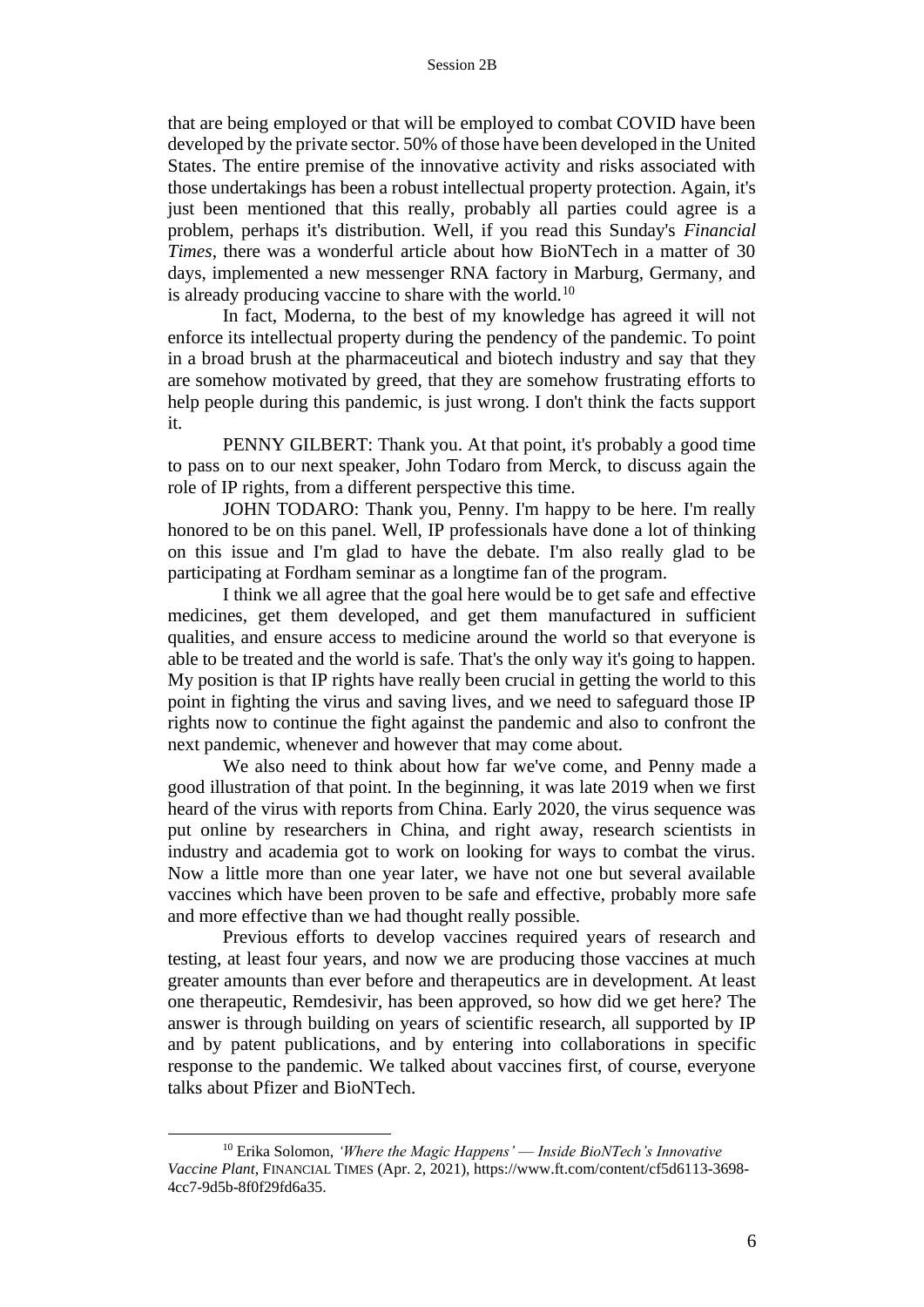They started their collaboration in January, just after the sequence of the virus. They had a previous collaboration on a flu vaccine, so the two companies were used to sharing IP and working together. That gave them the confidence to go forward. That's of course not the only IP issue related to the story of the vaccines. Both of Pfizer/BioNTech, and Moderna vaccines are messenger RNA-based vaccines. That vaccine technology was developed by researchers in the 1990s. It has been taken years to develop that technology to the present point. Years of research which needed to be funded, which required licensing, which required patents. The researchers needed to address issues such as mRNA instability, and immunogenicity. There needed to be also significant advances in delivery technology, including the development of lipid nanoparticles. Some of the other vaccines, J&J, the one of the CanSino biologics vaccine, and others, and AstraZeneca relying on adenovirus vectors, another technology that was years in development, had earlier been used in gene therapy that had failed but, nevertheless, researchers continue.

Like all innovations, these innovations built on each other one step at a time and were protected by IP rights. The researchers use these IP rights to obtain funding to continue their research. All these investments were made at risk. We all know how risky drug development is, how many years it takes to develop a medicine. Also, keep in mind how patent rights permit and encourage publication, so all of these patents were published giving the world a knowledge of the technology and encouraging researchers to develop further and better technologies.

Not only has the research and development, part of this has been outstanding but also the breadth of the manufacturer has been much more significant than in past years. Companies have entered into collaborations to share IP and know-how to permit manufacture. Pfizer and BioNTech have worked with Fosun Pharma of China, J&J is licensing to Merck & Co. here in the US to conduct manufacturing, and the AstraZeneca Oxford vaccine, the technology, and know-how has been transferred and licensed to Serum Institute of India for manufacture.

For all these vaccine manufacturers, there's just a network of suppliers, producers of excipients, producers of materials, everything, all that is part of the manufacture that needs to be done. Much of it done at risk, all working together to produce treatments for patients.

That's only about vaccines. Of course, there are many small molecule therapeutics or biologic therapeutics in development.

I did a search on the FDA<sup>11</sup> website some time ago and I think they acknowledge or–– Well, you can find various lists of the numbers of drugs in development but it's somewhere in the hundreds. We've come far but the world has far to go, that's for sure. I want to be clear about that.

There are ongoing broad efforts to share IP in the interest of public health and the interest of getting vaccines and medicines to the world including to lowincome countries. I'm talking about the ACT-Accelerator, <sup>12</sup> which is an organization of the World Health Organization, is a sponsored organization, working with various partners including NGOs, such as the Bill & Melinda Gates Foundation. The ACT-Accelerator is dedicated to procuring and

<sup>&</sup>lt;sup>11</sup> U.S. Food and Drug Administration.

<sup>&</sup>lt;sup>12</sup> Access to COVID-19 Tools (ACT) Accelerator.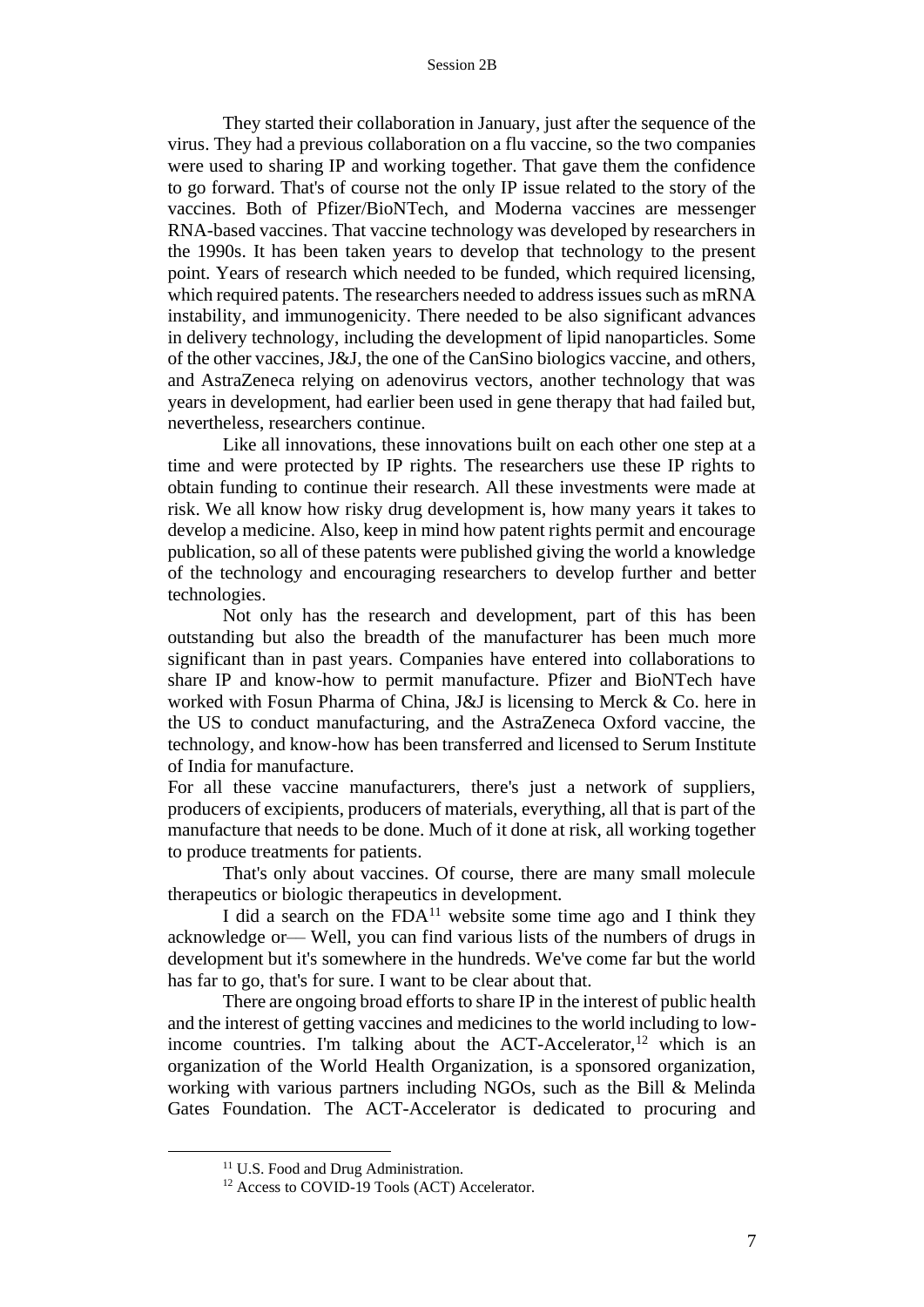delivering COVID tests, therapies, and vaccines for use around the world. It's trying to use the expertise of its volunteers and partners to work together to develop and provide medicines.

This is not a time to be distracted by arguments against IP rights. The argument against IP rights has been around for a long time and, of course, in the mid 20th century, several countries including India, South Korea, Brazil did not permit patenting on pharmaceuticals. There is always the concern that pharmaceutical patenting may impede access to medicine. Going forward, in November 2015, we had the UN Secretary-General's High-Level Panel on Innovation and Access to Health Technologies, <sup>13</sup> which also criticized IP rights and alleged a threat or how it would impact access to medicines. Now, we have the waiver provided by India and South Africa.

This is not a new argument, it has been around before and I just don't see any evidence for it. Waiving IP rights now will cause companies to hesitate in investing in technologies, it will not bring more vaccines or more therapeutics forward at this time. It's not a time to lose focus on what is being done.

I mean, even the new WTO director Ngozi Okonjo-Iweala has acknowledged the difficulty of large-scale vaccine manufacturing and the complications of sharing know-how.<sup>14</sup> It certainly can be done but it requires a willing and capable partner who has the resources and abilities to accept the technology and implement the new practices.

I see I'm out of time, Penny. I will stop there. I just point out that the COVID-19 pandemic, I think we all will agree, is probably not the last pandemic that we will have to face, and we need to maintain IP rights in order to effectively fight this one and prepare for the next one. Thank you.

PENNY GILBERT: I think that makes a good point that actually what we've seen, although there's been rapid development, is built upon years of underlying research and development to get to the point where we've been able to adapt to face the pandemic. Can we really say that the patents are problematic here? Can we dissect IP rights from all the other factors that are in the way of a broad rollout? Don't know whether any of our panelists would like to comment on that?

MIQUEL MONTAÑÁ: Yes. If I may give my two cents. I would like to go back for a minute to Professor Sarnoff's initial presentation. When I read the waiver proposal submitted by India and South Africa, I was surprised by the contrast between the thin justification of the proposal and the breadth of the proposal. Against that background, it is not surprising that the UK representative within the TRIPS council nicknamed the proposal an extreme measure to address an unproven problem.<sup>15</sup>

Today, I was expecting Professor Sarnoff to give some evidence of the problem but hearing the Pfizer story, I think that he gave additional evidence that there is no problem in the first place. I mean, if Pfizer has been able to

<sup>13</sup> U.N. Secretary-General, *Promoting Innovation and Access to Health Technologies*, (Sep. 12, 2016).

<sup>14</sup> *See* Ngozi Okonjo-Iweala, Director-General, World Trade Org., Chair Summary Following "COVID-19 and Vaccine Equity: What Can the WTO Contribute?" (Apr. 14, 2021).

<sup>15</sup> *UK Statement to the TRIPS Council: Item 15 Waiver Proposal for COVID-19*, GOV.UK (Oct. 16, 2020), https://www.gov.uk/government/news/uk-statement-to-the-tripscouncil-item-15.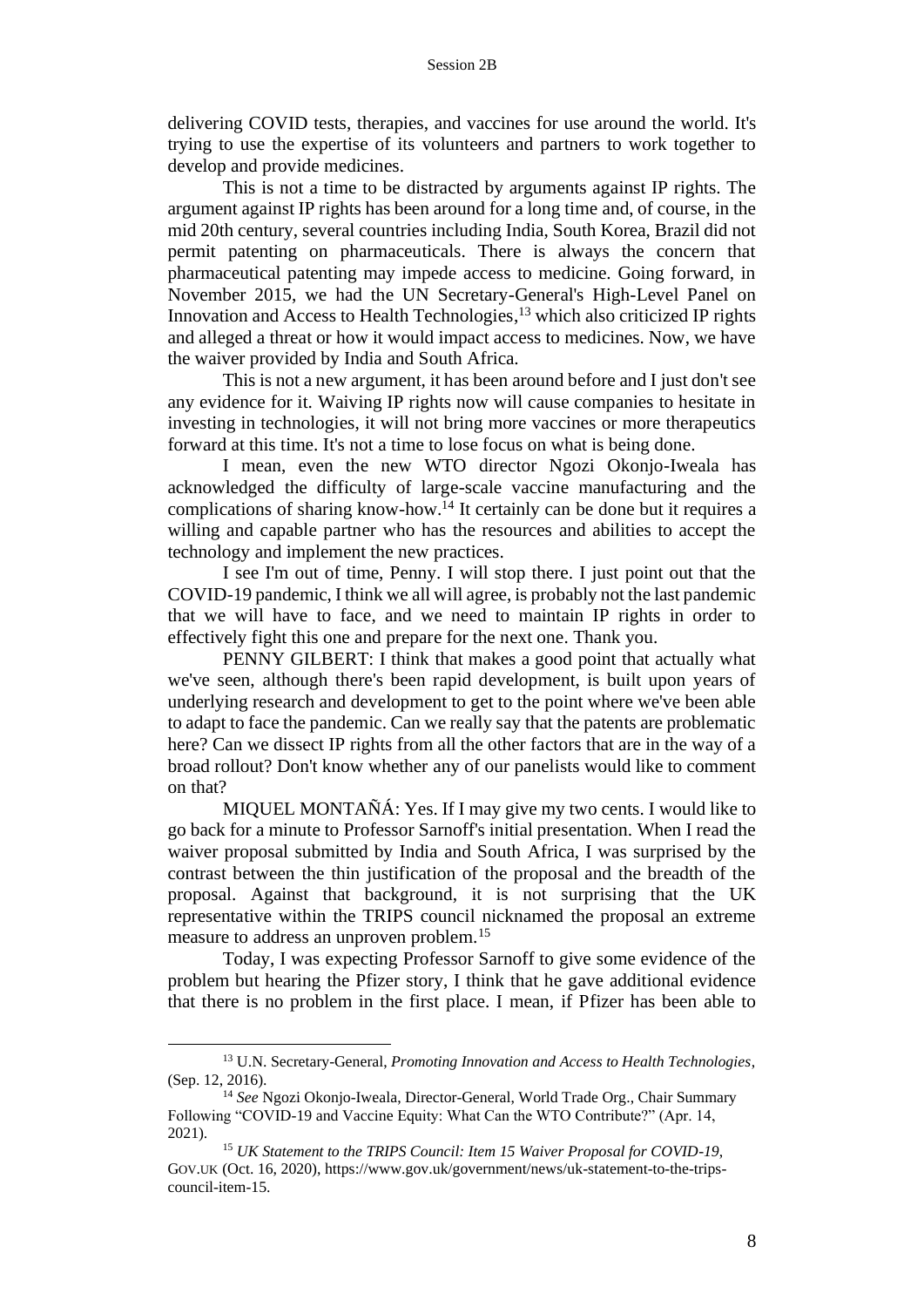develop that vaccine within the legal framework of TRIPS, that illustrates to my mind that TRIPS is fit for purpose already and that it has the necessary flexibility to allow companies to develop their vaccines without having to modify the current provisions of TRIPS.

Actually, what India and South Africa are proposing from a technical point of view, it could not be called a waiver. That would be a suspension of four entire sections of an international treaty, the approval of which would require the unanimous consent of all the contracting parties. It's a very big thing and the proposal had, as I said, a very thin justification.

If I may echo the words of John Arne Røttingen**,** the chair of the World Health Organization Solidarity Trial of COVID-19 treatments, the problem of access to vaccines is not patents, it's the complexity of vaccines which are very complex biological products, the scarcity of production plans, and the lack of appropriate health infrastructures in many countries.<sup>16</sup> To wrap up, I think that the patent system should be looked at as a friend, not as an enemy, and TRIPS already has the necessary flexibilities to address this type of pandemic.

PENNY GILBERT: Thanks, Miquel**.** That's probably an appropriate time to go on to discuss TRIPS and the waiver that's been sought and the other issues arising around TRIPS perhaps. Can I invite James Love to give us his views?

JAMES LOVE: Okay, fine, thank you. First, there are a lot of comments about how great the innovation story is and that's really been true but there were billions of dollars that were gifted to the companies working on vaccines from both the United States primarily, but other governments as well, particularly in Europe. Moderna, everything was paid for by the US. J&J, deeply subsidized by the US government. Novavax, CureVac by Germany in the EU, Pfizer by the EU, big advance purchase agreements, de-risking. Every single major vaccine that's out there had something I've never seen in my entire life. That should just at least be mentioned somewhere that where the money came from and who derisked everything.

I just want to make a comment also on the complexity of manufacturing. Bill Gates has been on YouTube saying that it's harder to make a vaccine than a jet airplane or a jet airplane engine. It makes it really sound like it's just superduper difficult. I'm sure it is challenging for some vaccines, for the people on this call. It's not challenging, of course, to everyone out there. Not all vaccines are really that difficult. I know that we were recently talking to the NIH<sup>17</sup> about one vaccine that's out for licensing and it was described as something that a high school science teacher can make.

It depends a little bit on the platform and there's quite a few different platforms in development. Our take is on a TRIPS waiver, I'll say briefly that, and I'll just try and make it as simple as possible. The TRIPS waiver for most countries doesn't change their national law at all. Unless your laws specifically reference a TRIPS agreement, it doesn't change your patent law and that's one thing. It just allows you to change your patent law without WTO sanctions. Plus it's narrow. It only applies to COVID-19. It only applies during the pandemic. It's a ridiculously narrow proposal actually. My guess is that if the US was to support it and we go through, wouldn't make much of a difference because I

<sup>16</sup> *See* Ann Danaiya Usher, *South Africa and India Push for COVID-19 Patents Ban*, 396 THE LANCET 1790 (2020).

<sup>&</sup>lt;sup>17</sup> National Institutes of Health.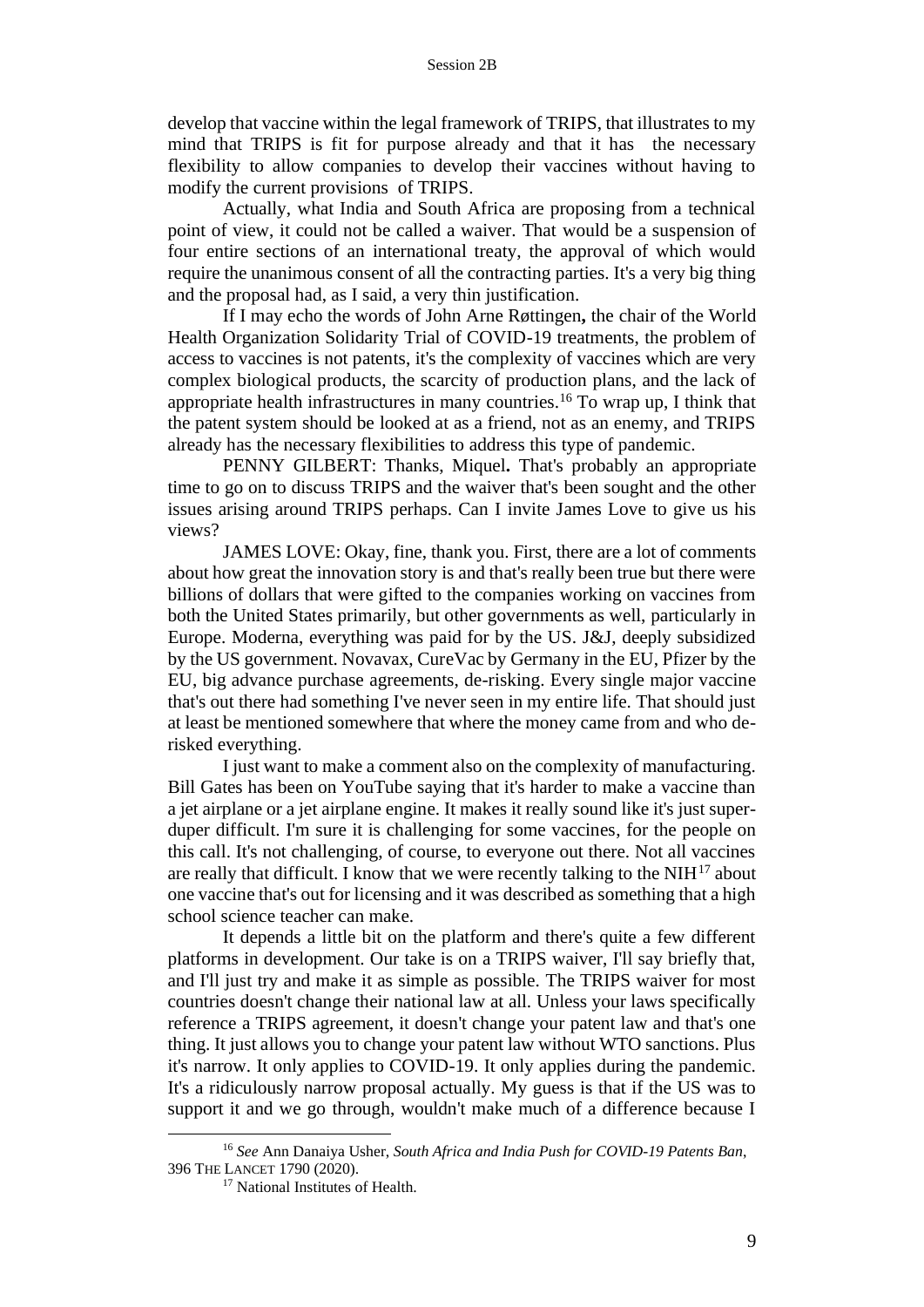don't think too many countries would actually change their patent law because of the waiver. It takes too long to change their patent law and the change would be too narrow.

That said, it's probably more of a political thing. There are some provisions in the TRIPS it would fix. Articles 31F and 31bis of TRIPS, in particular, are quite toxic and it would solve those problems and that has to do with the export which is actually a big deal right now. That alone might make it worth it. Then now that it's out there, people debate it. It actually has become a bigger discussion about intellectual property. You're stuck taking sides for and against at this point. We've been a little bit discouraged about the lack of sophistication in the debate but there it is.

We just told the US, why block it? You'll just be blamed for people not getting vaccines. It's not going to make that much of a difference by itself. I agree with everyone that said that know-how is really the strategic issue. I disagree with anyone that suggests that somehow we're at the production frontier for vaccine manufacturing. One thing that we've learned is that every week there's a couple of new announcements of some new production-sharing agreements that didn't exist the week before. This idea that everyone that was doing it was already doing it was just clearly crap.

Companies that had the capacity to do it weren't really being engaged, it was just poorly organized to do things. Companies that had vaccines to develop that failed. It took a while to get them back engaged. There's a lot of companies that have facilities that can be repurposed for this. The average time for an outsourcing manufacturing contract for vaccines is about six months. It's surprisingly fast. That's another thing that was a bit of a surprise. We've talked to companies in Canada, two of them. Companies in Denmark, companies in South Africa, in Pakistan, and Bangladesh, different countries. They clearly cannot get a voluntary license for either the patents or the know-how to make vaccines which is unfortunate.

The World Health Organization had a proposal in the spring of last year which has really gone nowhere which is to have voluntary licensing of not just the patents but access to the working cell lines and access to the know-how. The laws about patents, I'm not going to go on and on about this. I'm going to wind up right around here. The laws about patents are easy to implement compared to the laws about know-how. You can just declare that a patent is not enforceable in a country where you can issue a compulsory license and a judge can do that or something like that.

To do manufacturing know-how really requires the cooperation of the people that are doing the manufacturing. That's a much more challenging task. I agree with everyone that says that that should be the focus and that's actually the weakest part of the whole process right now is to address that. Going forward, I know that the contracts we spent billions and billions of dollars that were sent by public institutions did not have good contract provisions on sharing of know-how, IP, or access to cell lines and that was a mistake.

Right now, I think what's left to countries in that area in many cases, beyond whatever leverage the Defense Production Act or something can do, would be to really mobilize on trying to do know-how buyouts. I think if you do patent and know-how buyouts pretty effectively right now, it would be very cost-effective because there's so many vaccines out there. You don't have to do it for all of them. You just have to do it for some of them, the ones that work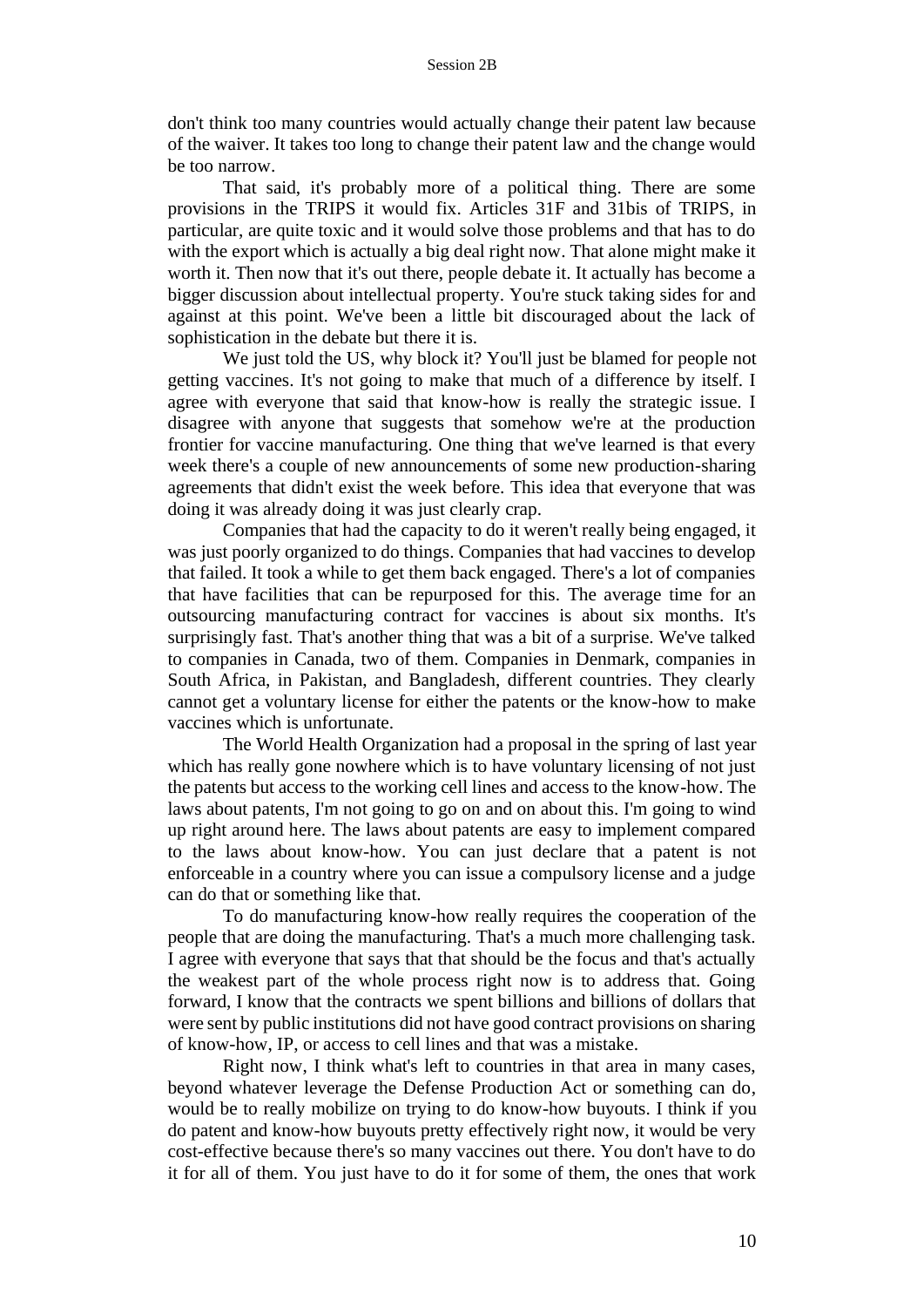and the ones which are relatively easy to manufacture and can be done cheaply and are appropriate in developing countries.

For developing countries, we're talking about some countries 2023 before they're vaccinated. If you think that's okay, fine. I don't think it's okay. Even if you don't care about people in developing countries, you should care about the fact that that's the breeding ground right now as we're seeing for Brazil and other places for new variants. Thank you.

PENNY GILBERT: Thanks, James. Kevin, would you like to respond to that?

KEVIN MCGOUGH: Everyone on this panel, I believe, and almost everyone in the general public is hit by one desire. That is that the maximum, that everything that can be done reasonably to protect the public health and the health of the greatest number of people on the planet should be done. No one disputes that. I truthfully think admittedly from a pharmaceutical perspective perhaps but also as a private citizen, I truthfully think that the vast, vast majority of the people in the drug industry share those views. Everyone will agree the public must be protected to the greatest extent possible. Working backwards, how do we do that? Again, I speak as a private individual here. I liked the citation of the jet engine because it brings to mind the following comparison. You can't help someone start an airline by giving them an airplane.

If you take an airplane, if you have an airplane and give it to someone, they don't have an airline. They have an airplane. Even if they know how to fly, they need airports. They need ticket agents. They need certification from the FAA.<sup>18</sup> They need all of the complex interrelated components of running a successful airline. I submit personally that it's far better to take an approach like the United States took during the AIDS crisis, another insidious threat to public health that sadly remains with us. That was  $PEPFAR<sup>19</sup>$  where, as I understand it, great thought was given to the fact that every life counts, whether it be a person in Africa or a person in the United States or wherever, everyone should be entitled to the safest drug and to the most effective drug. The way perhaps to get them those drugs is to maximize production. Let the experts produce using their know-how and then let governments intervene to buy those drugs at whatever price and distribute them as quickly as possible to as many people as possible in the globe. That to me would do the greatest good.

I think it would be a reasonable approach. Trying to help someone establish an mRNA factory in Bangladesh will be a distraction, as opposed to a government saying to a manufacturer, "Make as much of this as you can, expert. Negotiate the price at whatever basis you choose to do that and get those drugs out there to people quickly," as opposed to taking experts from the various drug companies, sending them around the globe, and having them build little factories for everybody. To me, that's just not efficient.

PENNY GILBERT: I guess one thing that concerns me is the way that we have seen the Oxford University vaccine taken up and licensed by AstraZeneca and sublicensed to the Serum Institute in India, for example, but product then being blocked for export from India by the government. I'm not personally convinced that just allowing rollout to other countries to manufacture is necessarily the way forward. I think there is an issue beyond just being able

<sup>&</sup>lt;sup>18</sup> Federal Aviation Administration.

<sup>&</sup>lt;sup>19</sup> The President's Emergency Plan for AIDS Relief.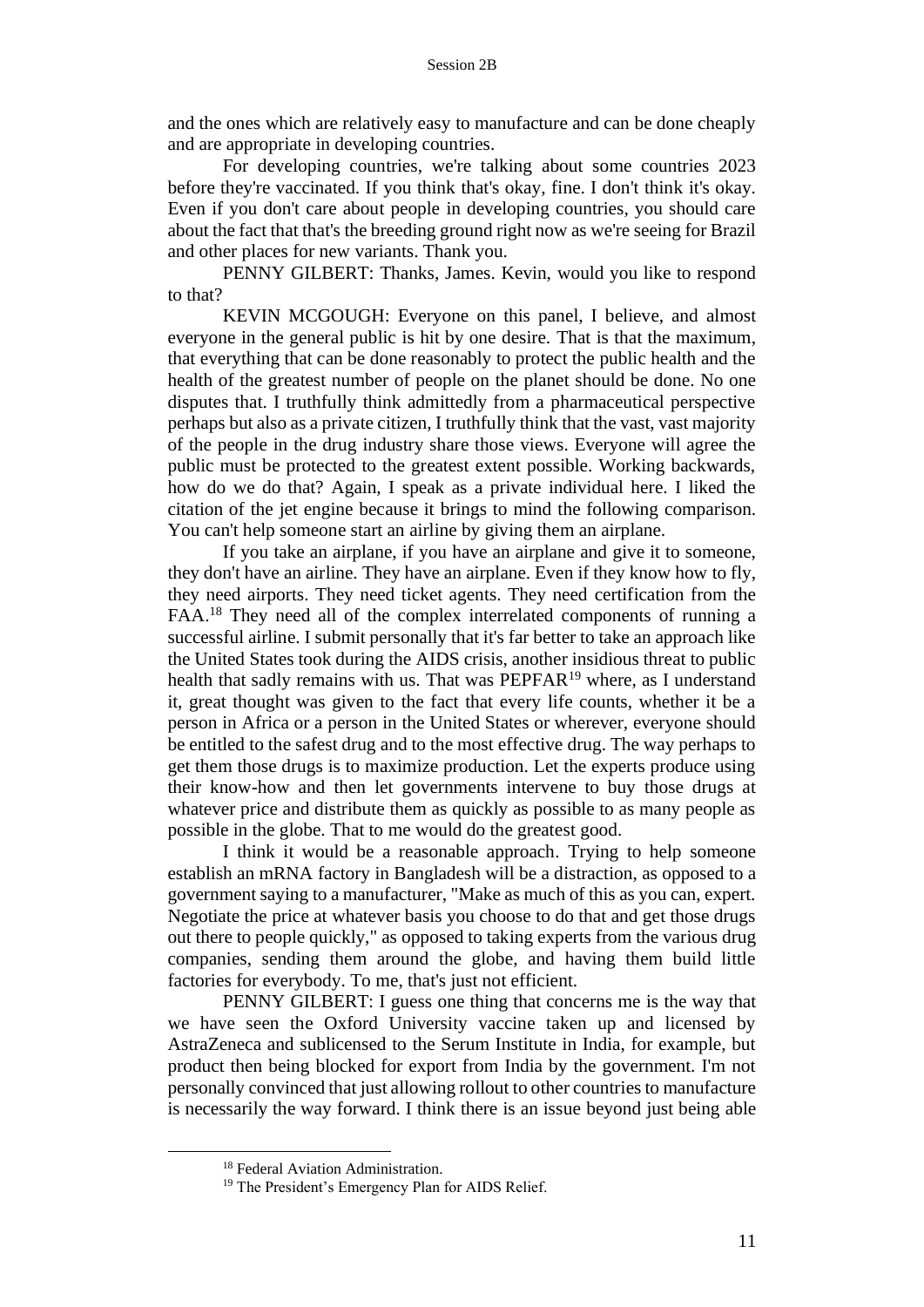to manufacture around the intervention of governments in exports. Having said that, let's perhaps go on to our final speaker, Justin Hughes, who's going to talk about keeping everyone in the bargain.

JUSTIN HUGHES: I actually think that the [unintelligible] and I [unintelligible] the public-private biopharmaceutical industrial complex has done an excellent job in [inaudible]

focusing of, and pivoting research and development and manufacturing resources toward COVID vaccines. Now, Josh likened this to war. I think we need to be very careful about not using that word lightly. But the analogy to war [sound cut]

Anyway, [inaudible] these resources as quickly as we have is going to produce a lot of confusion and opacity and waste. I was mainly going to talk about the bargain, but I do want to say a little bit about patent pools and the TRIPS waiver and whatnot. I had an academic meeting this summer on Zoom, where a professor expressed sadness that big pharma was treating the pandemic as business as usual in terms of intellectual property and profit-seeking.

While that may be true to some extent, everyone needs to understand that the TRIPS waiver is business as usual in Geneva. That's just how Geneva operates. India and South Africa have very sophisticated diplomats. They know that this proposal has little or no chance of success. Jamie Love correctly characterized it as political and that it might not have much difference. It is a standard completely normal in Geneva to bring diplomatic pressure on an issue. Now, you might say, that's cynical and that's not fair but here's the challenge I give you.

If you think this proposal is real, go get every piece of information you can find about the Quad meeting where Prime Minister Modi and President Biden along with the Prime Ministers of Japan and Australia laid down a plan to increase vaccine production in India with help from the United States and Japan.<sup>20</sup> There was no discussion of the TRIPS waiver. Prime Minister Modi had every opportunity to do that. As far as I can tell, even in the work up to the meeting, that was not an ask on the Indian side. Now, if anyone has evidence of that, I'd like to know that. If I am correct on that, that it didn't come up in the Quad meeting, that's how much the TRIPS waiver is just part of the spark and pastime of Geneva.

As everyone knows and as already been discussed, the Moderna patents have, in fact, offered a waiver. In October 8th, 2020, Moderna said it would not enforce any of its patents against other producers of RNA vaccines during the pandemic.<sup>21</sup> We all agreed that the issue is not for mRNA patents. It's not patents, it's know-how and manufacturing facilities. Now, Josh, I have to take you to task on something. You said, there are other facilities, the same facilities can be used for the Pfizer or Moderna vaccine.

No, they can't. All right? On March 8th, at a WHO<sup>22</sup> forum, the chief medical officer of BioNTech said very expressly you cannot just repurpose

<sup>&</sup>lt;sup>20</sup> See Quad Leaders' Joint Statement: "The Spirit of the Quad," WHITE HOUSE (Mar. 12, 2021), https://www.whitehouse.gov/briefing-room/statementsreleases/2021/03/12/quad-leaders-joint-statement-the-spirit-of-the-quad/.

<sup>21</sup> *Statement by Moderna on Intellectual Property Matters During the COVID-19 Pandemic*, MODERNA (Oct. 8, 2020), https://investors.modernatx.com/news-releases/newsrelease-details/statement-moderna-intellectual-property-matters-during-covid-19.

<sup>22</sup> World Health Organization.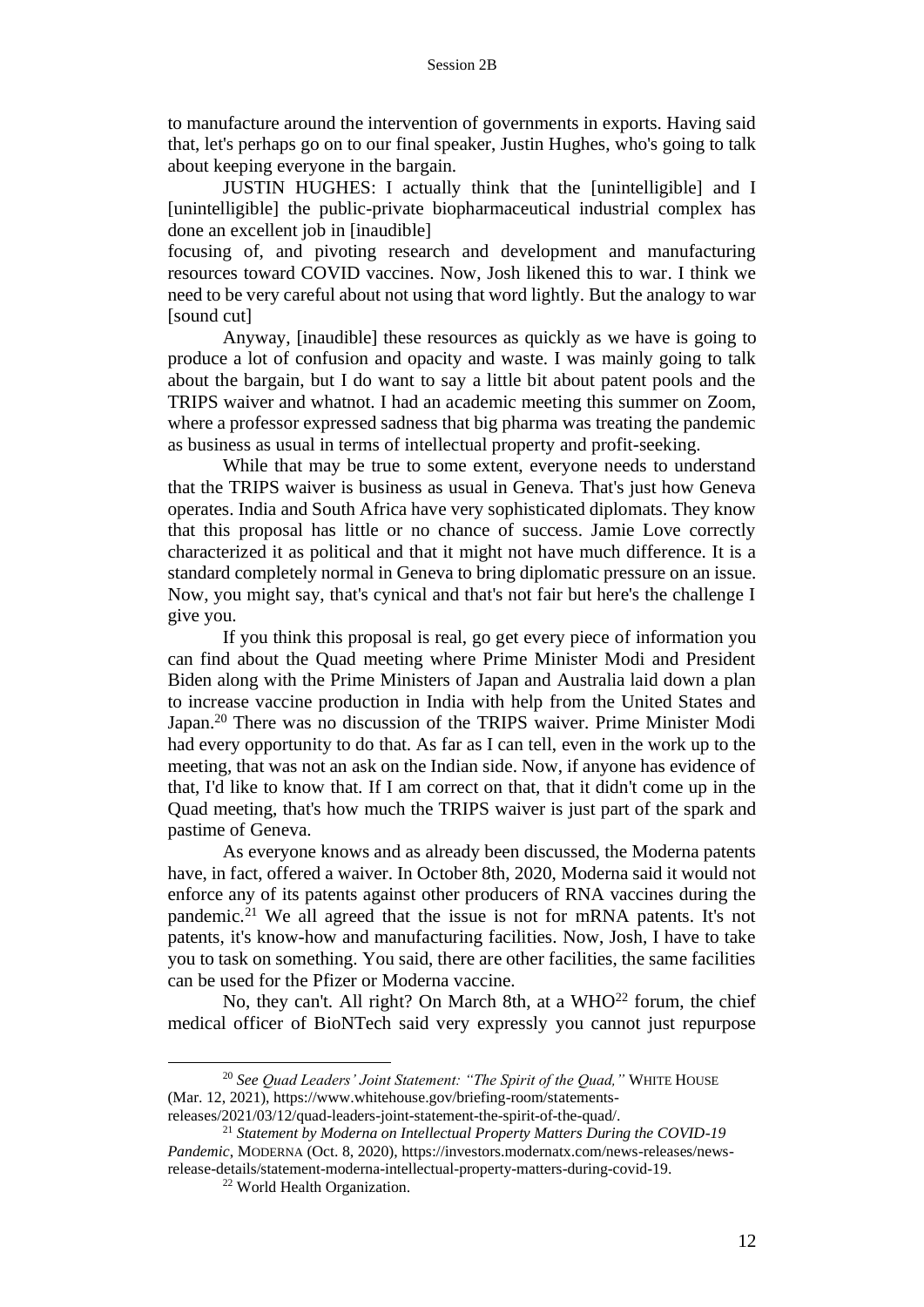existing facilities.<sup>23</sup> When we talk about facilities and capacity, and I think Jamie Love is right, that we do need to figure out where exactly there is capacity. You've got to match up capacity with the kind of vaccine you're going to produce.

In the case of the RNA vaccines, it's just not the case that our existing facilities can do it if we are to [inaudible] who created the vaccines.

As someone already said, Moderna has had one taker, but that is a Swiss company that has built a greenfield facility in Switzerland to produce the vaccine [inaudible] vaccine. We all agree that know-how is the problem. We all agree that that requires co-operation. We can't really just indenture people who have the know-how and send them around the world. I think that we would generally agree that the patent [inaudible] is not the issue. The co-operative means of getting is the issue. [sound cut]

PENNY GILBERT: I think we lost Justin again, but, hopefully, he finished [chuckles] but if not-- I think what I'm going to do now is to turn to the questions and answers. I know that Josh has got some questions for me to read out as well. Let me take them bit by bit, and then, perhaps I can invite everybody to comment on them, and we can just open this up to discussion with the participants in the audience as well.

First of all, there's a question from Giuseppe Mazziotti. It says, "Moderna's statements about its intent not to enforce patents of its vaccine does not mean much. Third parties have no access to information. These patents are still binding. No publication rights." That's the question. I think that may ignore the fact that actually much of the research has been put into the public domain as I understand, and obviously, builds upon earlier work. I don't know whether [crosstalk]

JUSTIN HUGHES: It doesn't [inaudible] in the public domain if you don't [inaudible] in the art.

PENNY GILBERT: I think that's [unintelligible]. Sorry.

JOSHUA SARNOFF**:** Just a second to you Justin, simply to say that that's precisely why you need to have the know-how compelled to actually get the other facilities up and running, because otherwise they can't make it. But they could with the adequate know-how transfers.

PENNY GILBERT: Another point that's made in the Q&A column by the same person, is to point out that actually nobody is mentioning is even if you manufacture and you have the know-how and you have the access to the patent rights, there will still be the requirement to produce clinical trial data which is going to be submitted for authorization, subject itself to data protection rights or regulatory data protection. That is also another issue for anyone trying to bring their product to the market. I don't know whether anyone has any thoughts or comments on that?

JOHN LEE: John Lee here. I just think it's another example of, there are so many complex pieces to this matrix in trying to achieve what is clearly the common goal. It just shows that patents, I think, are only a very small part and perhaps even not a very significant part of it. We've heard a lot more about know-how, but there's much more, I think, in the logistical, political issues that are going to either enhance us getting to that common goal more quickly or slow

<sup>&</sup>lt;sup>23</sup> *Media Briefing on #COVID19*, World Health Org., YOUTUBE (streamed live on Mar. 9, 2021), https://www.youtube.com/watch?v=ePOw53cXNmI.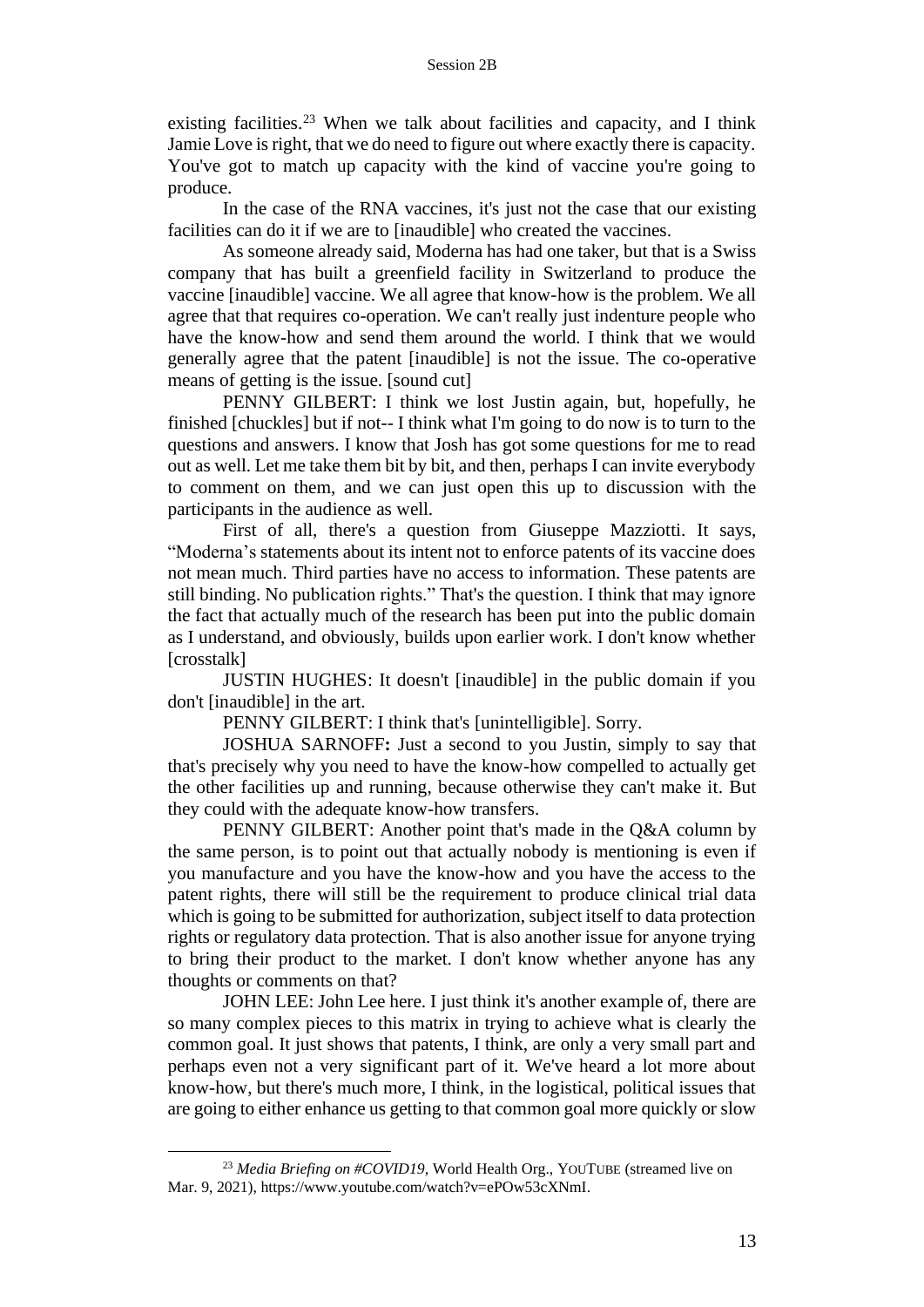us down. I think we cannot overstate the significance of patents and IP generally.

PENNY GILBERT: It's true. I think we've already heard concerns about the availability of plastic tubing and all sorts of other components in the production process as well. It comes down to more than just, I think, availability of the IP rights to manufacture a vaccine. Anyone else got any thoughts on that?

JOSHUA SARNOFF: Again, we could compel the transfer of trade secret information to ensure that third-party manufacturing gets clinical approval. And that requires intrusive intervention by the public sector. I also just want to respond briefly to Kevin. Kevin, I am, again, delighted that we threw lots of public money at the problem and that industry has moved so quickly to generate the vaccines.

The problem with the way we've done it is truly offensive. That way was to create vaccine nationalism where we hoard the vaccines in the countries that produce them, principally, and then throw out the lives and value of the rest of the world. If we had donated all of the increased production to World Health Organization to distribute equitably and to those at highest risk, then maybe it would be a meaningful discussion. But we didn't do it that way. It's offensive. The government shouldn't have entered into those contracts and the pharmaceutical industry shouldn't have asked to make it that way.

PENNY GILBERT: Would you want to respond to that?

JUSTIN HUGHES: Sure, if you can hear me. Can you hear me?

PENNY GILBERT: Yes, we can hear you.

JUSTIN HUGHES: Josh is a very idealistic person and he has frequently, in our discussions, recommended what I would consider political suicide for any democratically elected person or any dictatorially kept-in-power person. The first obligation of a political leader is to protect their people. Josh, I don't understand how you find it offensive, but I don't think the average American or average person of any country would find it offensive. Now, Penny, you said that India had put a ban on exports. That's according to the Ministry of Foreign Affairs inaccurate. They haven't technically banned the export of Serum Institute's doses. They have simply, at this moment, reallocated [inaudible]. It probably is effectively the same thing as a ban but [inaudible] and its importance the [unintelligible] of it. When India says the previous position of the Serum Institute had been [sound cut]

JOSHUA SARNOFF: Justin dropped off the call. I'd respond to him briefly. Every moral code is based on the golden rule that we treat others as we would want to be treated ourselves. We are acting immorally here, and we can actually use our politics to achieve a moral result. Every democratic government is obligated to follow the will of its citizens. Even if its citizens prefer to protect others rather than themselves. We just need to marshal the democratic support to act morally. Thanks, Justin.

JUSTIN HUGHES: I don't disagree, but I disagree with you that any democratic society would choose first to vaccinate everyone else. I think every democratic society would preserve itself first and that's not morally unreasonable.

JOSHUA SARNOFF: Not morally unreasonable, just morally wrong.

PENNY GILBERT: We've got another question from the Q&A panel, from Heli Pihlajamaa who's from the European Patent Office. She points out that actually the whole part, part of the purpose and function of the patent system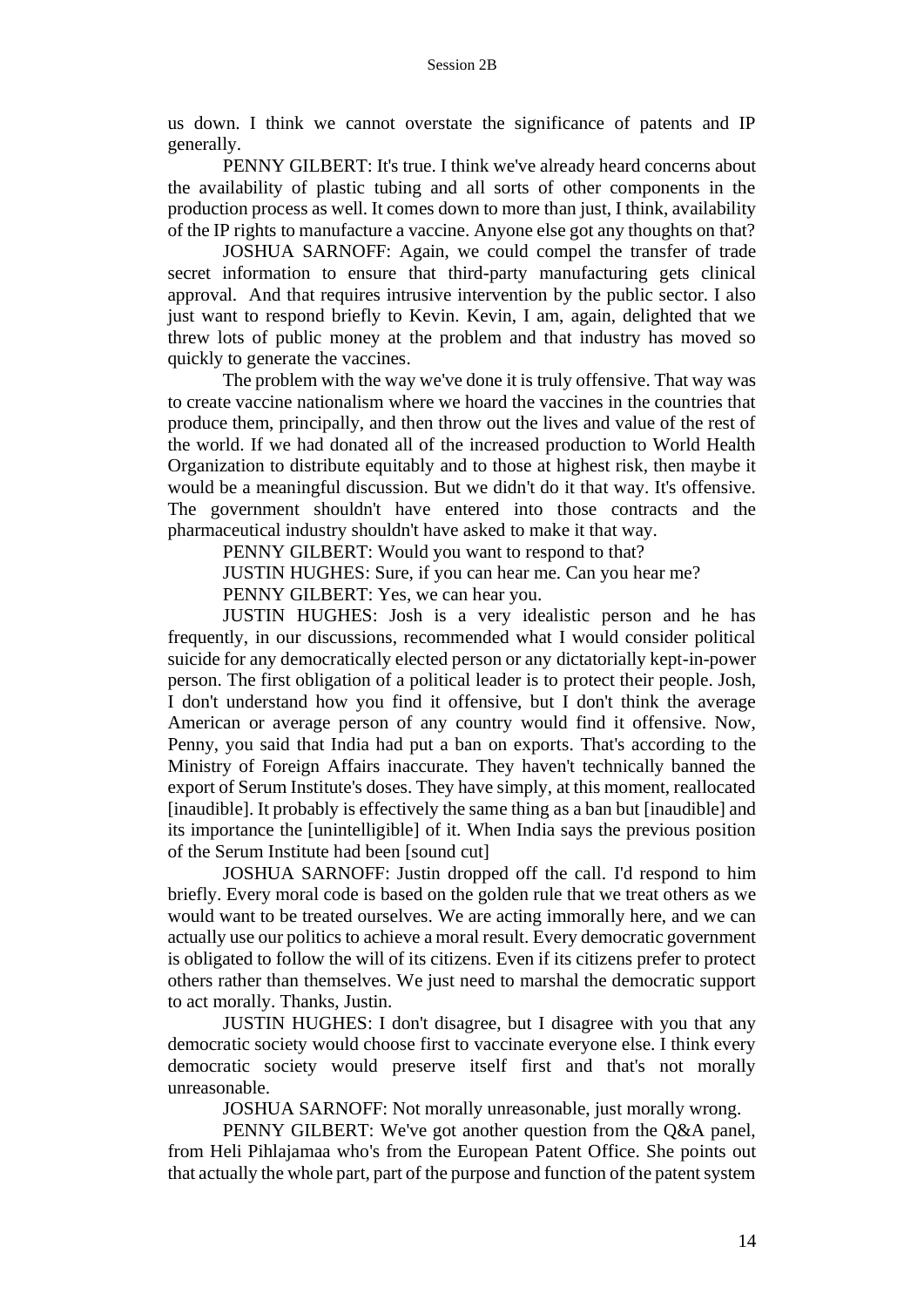is to distribute technological information. It's part of the patent bargain. You disclose your invention in return for the monopoly that you're rewarded with. What can we do to direct people to that information to make use of it, I guess is the question.

JOHN TODARO: Penny, if I may, I'd like to respond to that issue. I think we need to be careful about, there's two types of laws here. There's the patent laws, IP laws, and then there's the public health laws. The patent laws protect an invention, in this case, the invention may be a vaccine. To satisfy the public health laws, to get an approvable drug product, there are other laws that need to be complied with. The issue that I'm trying to point out is that the patent rights provide support for the invention and how to enable the claims of that invention.

There is a separate set of laws in order to comply with public health law that is really encased in the know-how, a lot of it. Also in the patents, but in the know-how and protected by the data exclusivity rules, which is part of TRIPS, which would, of course, be subject to the waiver, so that is one of the issues addressed earlier about how the waiver may impact the ability to rely on clinical data. Nevertheless, the point I'm trying to make is there are two separate provisions. I think it's important not to confuse them and to understand why the value of the know-how is so important.

PENNY GILBERT: Actually, there's a question from Jamie who I think is on mute at the moment. He said, what should be in the new WHO pandemic treaty? I think Jamie wants to answer his own question.

PENNY GILBERT: Actually, you're still on mute at the moment.

PENNY GILBERT: We would have to wait for an answer in the Q&A tab perhaps [chuckles]. Perhaps, it's not so of much a question, but a comment. It comes from Gordon. He says, "This is not a moral argument, it's a practical one. Until the world is vaccinated, we'll not be able to open borders and return to normal business." I'm not sure that anybody disagrees with that, but I'm not sure that it's an answer to how we get to that.

JUSTIN HUGHES: Well, actually I do have an answer to that, Penny. The vast majority of people living in democratic societies don't worry about crossing borders. It's a very elitist thing to say, "Oh, we can't get back to business as usual." It's your business as usual. It's not the 90% of the world that doesn't worry about crossing borders all the time. Folks, if you're going to talk about what democratically elected societies want, not what we, this very elite group of international lawyers, want, it's a different want.

JOSHUA SARNOFF: There are two important things to add to Justin, one is that by prioritizing according to vaccine nationalism. First, we actually are going to increase the number of deaths around the world. And we are going to increase, as a result of not vaccinating those most at risk first the number of variants that are developed, which will come back to kill us. The second and more important point in response to the question is, we know that the economics have impacts, \$9 trillion<sup>24</sup> according to the ICC.<sup>25</sup>

It's probably much more than that. The more we could vaccinate the rest of the world according to the highest priority, the less economic damage will result to our own country, which our country does care about. Also, perhaps

<sup>24</sup> Cem Çakmaklı et. al., *The Economic Case for Global Vaccinations*, (Jan. 2021), https://iccwbo.org/publication/the-economic-case-for-global-vaccinations/.

<sup>25</sup> International Chamber of Commerce.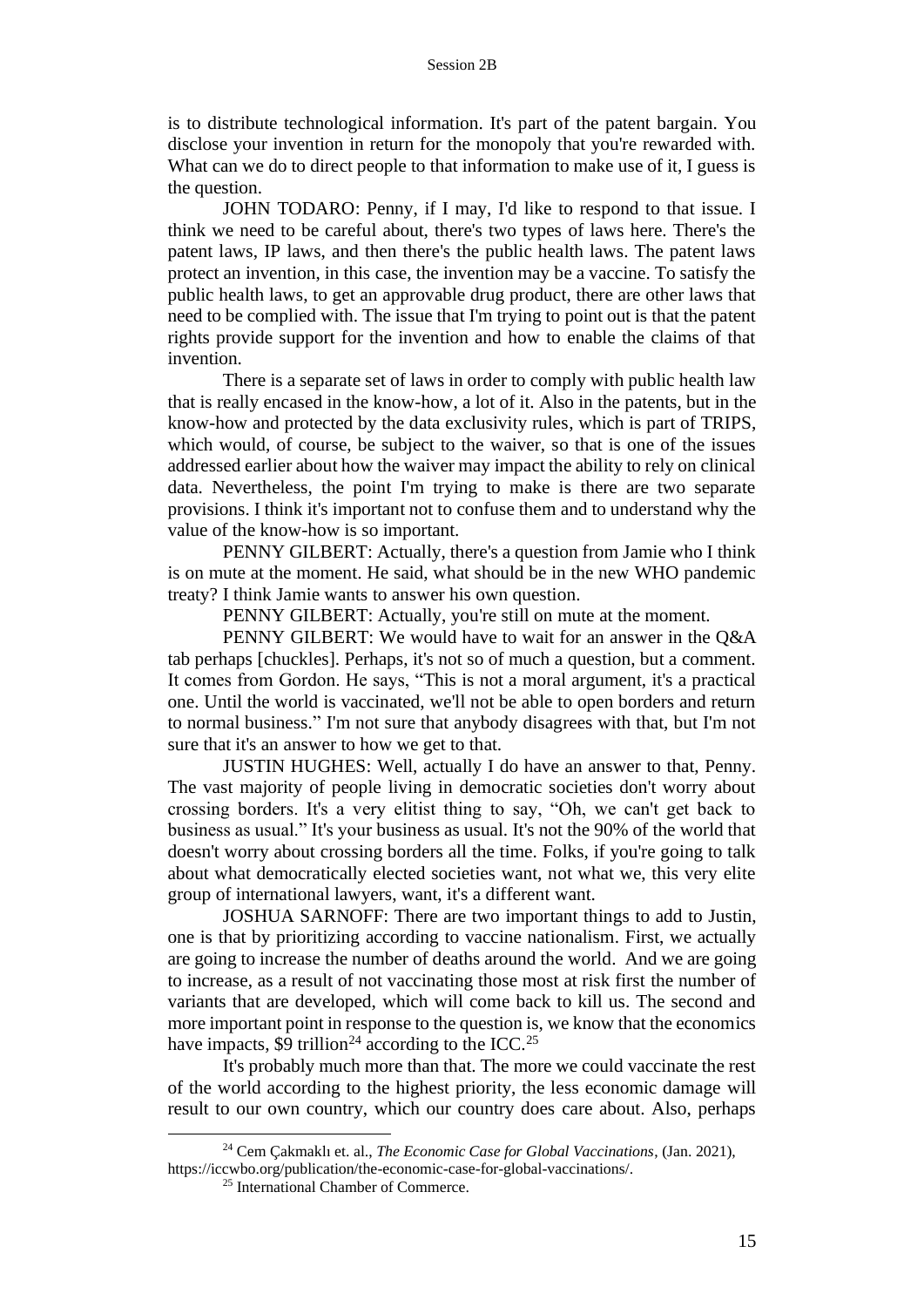even more people then become poor, unless we continue to put the costs of these economic losses on to a future generation and then default on our debt 10 years from now.

JUSTIN HUGHES**:** I think that we should vaccinate the world as quickly as we can and we should bankroll it and I agree with that. I just say, it's completely explicable in terms of democratic preferences that every democratic society seeks to vaccinate itself first. I have no problem with the Indian Serum Institute. "You may have wanted to do a 50-50 split, but until we get the surge under control in India, your production goes principally to Indians." Makes perfectly good sense to me. Now, Josh, you may disagree. You may think that the Indian government, while Indians are dying should say, "Hey, Serum Institute, you should continue sending 50% of your vaccines out of the country." You may think that's the moral decision, I don't.

JOSHUA SARNOFF: I think that we need a world health system where all of the vaccine production goes to the WHO for distribution, according to the highest priorities to save the most people worldwide. Very simple.

PENNY GILBERT: I've got to pass the discussion to Jamie Love because I think he's off mute now so hope you can hear him.

JAMES LOVE: Well, we always assume that the products were going to be a mess, that there would be the export restrictions and things like that. I think Justin's correct. If you're a politician in a country, you're going to be expected to take care of your own people first. That's what Biden's doing, that's what the European Union's doing, that's what most countries have tried to do that like India. It's not just the United States, it's around the world that's kind of normal.

But the manufacturing know-how has been hoarded. This idea that that companies are doing everything they can, it's just empirically not true. We have a whole spreadsheet on companies that have some capacity, they have been unable to obtain agreements and things like that. The big failure has been that manufacturing know-how has been hoarded. If there's a pandemic treaty with WHO, which is what the proposal is, what the European Commission has proposed, what the WHO is negotiating right now. What should be in the pandemic treaty for the future?

Should the manufacturing know-how for new vaccines, for the next pandemic, be treated as a global public good? Or should it be this commercial thing where basically you've got companies hoarding the know-how, and putting everything under what the WHO calls toxic technology transfer agreements to limit the actual transfer of manufacturing know-how? Certainly, where manufacturing capacity exists has never been, more obviously, a problem of access. Where they manufacture the vaccines is where people get the vaccines right now.

PENNY GILBERT: Anyone else have any comments to weigh in on that? Do you think these discussions, at a time when the world has a pandemic and we are trying to cope with that, will lead to an overall review of patenting system and perhaps the next generation of harmonization? I think John Lee, that was something you proposed might be something that happens as a consequence of all this.

JOHN LEE: Seems to me that there's been a lot of high-level discussion of the patent system and intellectual property, generally, over the last 12 months and a lot of discussion of the pros and cons and the impact on what we are all